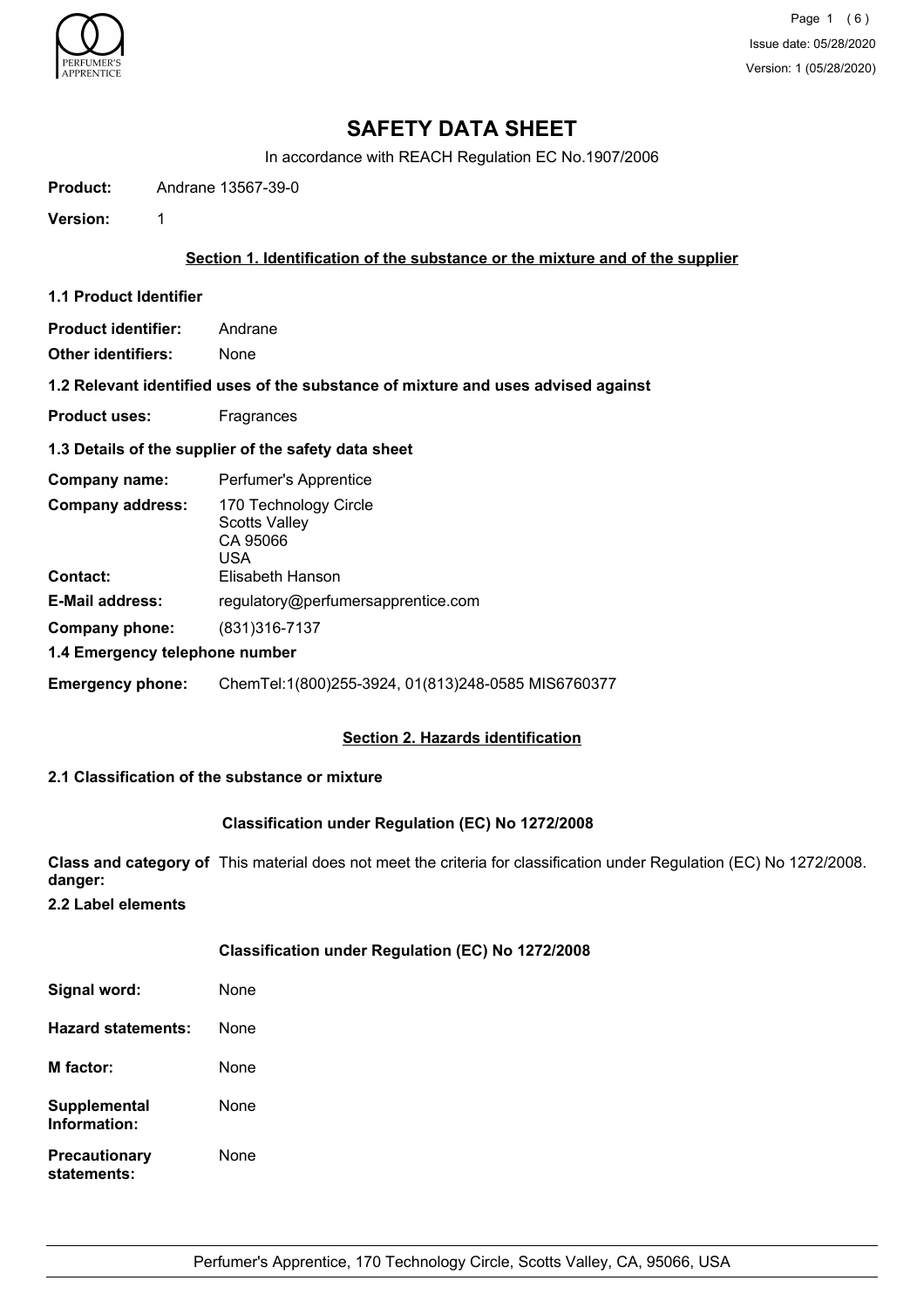

Page 2 (6) Issue date: 05/28/2020 Version: 1 (05/28/2020)

# **SAFETY DATA SHEET**

In accordance with REACH Regulation EC No.1907/2006

**Version:** 1

**Pictograms:** None

**Other hazards:** None

## **Section 3. Composition / information on ingredients**

**3.1 Substances**

**Product identifier:** Andrane

## **Section 4. First-aid measures**

#### **4.1 Description of first aid measures**

**Inhalation:** Remove from exposure site to fresh air, keep at rest, and obtain medical attention. **Eye exposure:** Flush immediately with water for at least 15 minutes. Contact physician if symptoms persist. Remove contaminated clothes. Wash thoroughly with soap and water. Contact physician if irritation persists. **Skin exposure: Ingestion:** Rinse mouth with water and obtain medical attention.

## **4.2 Most important symptoms and effects, both acute and delayed**

None expected, see Section 4.1 for further information.

## **4.3 Indication of any immediate medical attention and special treatment needed**

None expected, see Section 4.1 for further information.

## **SECTION 5: Firefighting measures**

## **5.1 Extinguishing media**

Suitable media: Carbon dioxide, Dry chemical, Foam.

## **5.2 Special hazards arising from the substance or mixture**

In case of fire, may be liberated: Carbon monoxide, Unidentified organic compounds.

## **5.3 Advice for fire fighters:**

In case of insufficient ventilation, wear suitable respiratory equipment.

## **Section 6. Accidental release measures**

## **6.1 Personal precautions, protective equipment and emergency procedures:**

Avoid inhalation. Avoid contact with skin and eyes. See protective measures under Section 7 and 8.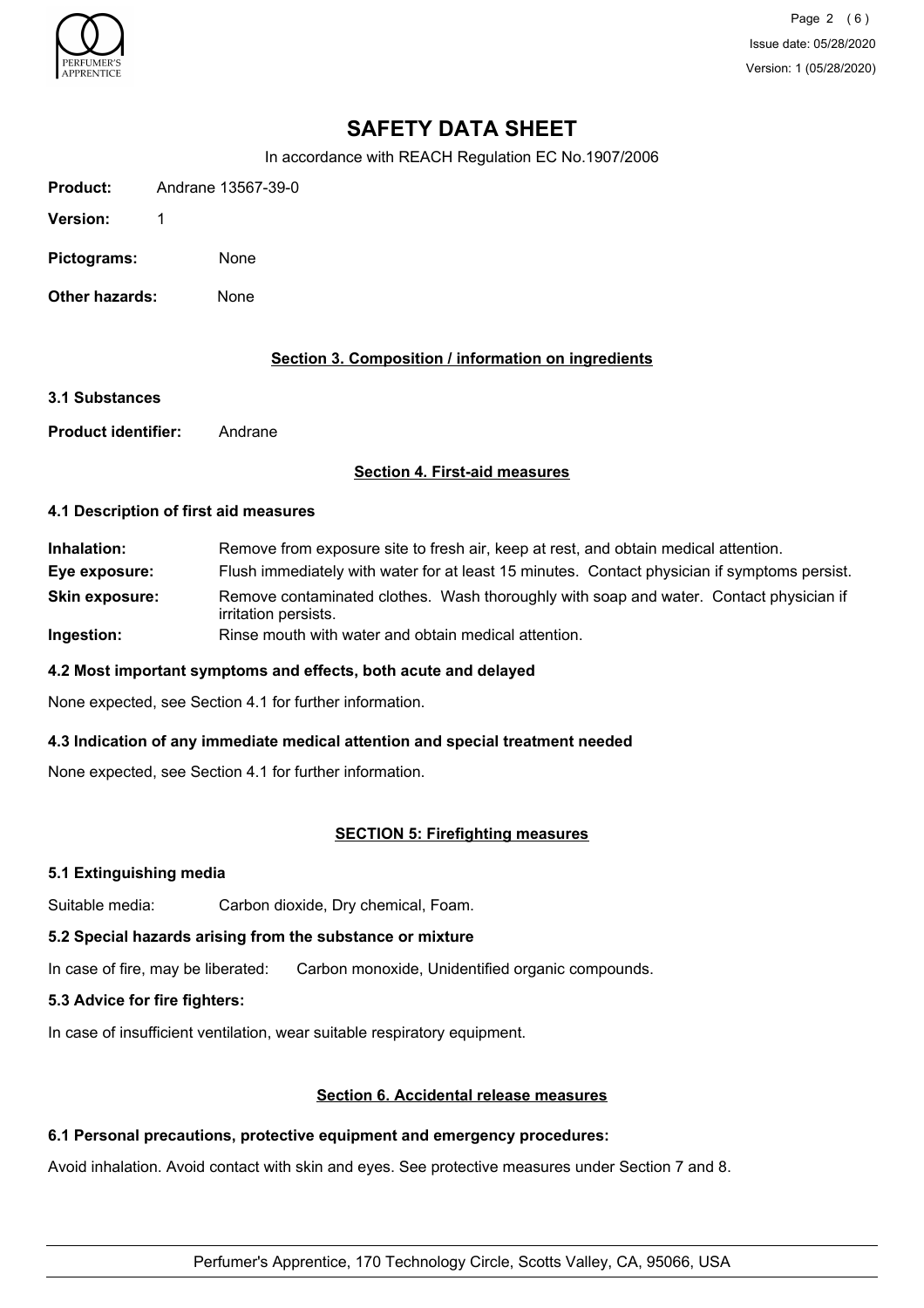

Page 3 (6) Issue date: 05/28/2020 Version: 1 (05/28/2020)

# **SAFETY DATA SHEET**

In accordance with REACH Regulation EC No.1907/2006

**Product:** Andrane 13567-39-0

**Version:** 1

**6.2 Environmental precautions:**

Keep away from drains, surface and ground water, and soil.

#### **6.3 Methods and material for containment and cleaning up:**

Remove ignition sources. Provide adequate ventilation. Avoid excessive inhalation of vapours. Contain spillage immediately by use of sand or inert powder. Dispose of according to local regulations.

#### **6.4 Reference to other sections:**

Also refer to sections 8 and 13.

## **Section 7. Handling and storage**

#### **7.1 Precautions for safe handling:**

Keep away from heat, sparks, open flames and hot surfaces. - No smoking. Use personal protective equipment as required. Use in accordance with good manufacturing and industrial hygiene practices. Use in areas with adequate ventilation Do not eat, drink or smoke when using this product.

#### **7.2 Conditions for safe storage, including any incompatibilities:**

Store in a well-ventilated place. Keep container tightly closed. Keep cool. Ground/bond container and receiving equipment. Use explosion-proof electrical, ventilating and lighting equipment. Use only non-sparking tools. Take precautionary measures against static discharge.

#### **7.3 Specific end use(s):**

Fragrances: Use in accordance with good manufacturing and industrial hygiene practices.

## **Section 8. Exposure controls/personal protection**

#### **8.1 Control parameters**

Workplace exposure limits: Not Applicable

## **8.2 Exposure Controls**

#### **Eye / Skin Protection**

Wear protective gloves/eye protection/face protection

#### **Respiratory Protection**

Under normal conditions of use and where adequate ventilation is available to prevent build up of excessive vapour, this material should not require special engineering controls. However, in conditions of high or prolonged use, or high temperature or other conditions which increase exposure, the following engineering controls can be used to minimise exposure to personnel: a) Increase ventilation of the area with local exhaust ventilation. b) Personnel can use an approved, appropriately fitted respirator with organic vapour cartridge or canisters and particulate filters. c) Use closed systems for transferring and processing this material.

Also refer to Sections 2 and 7.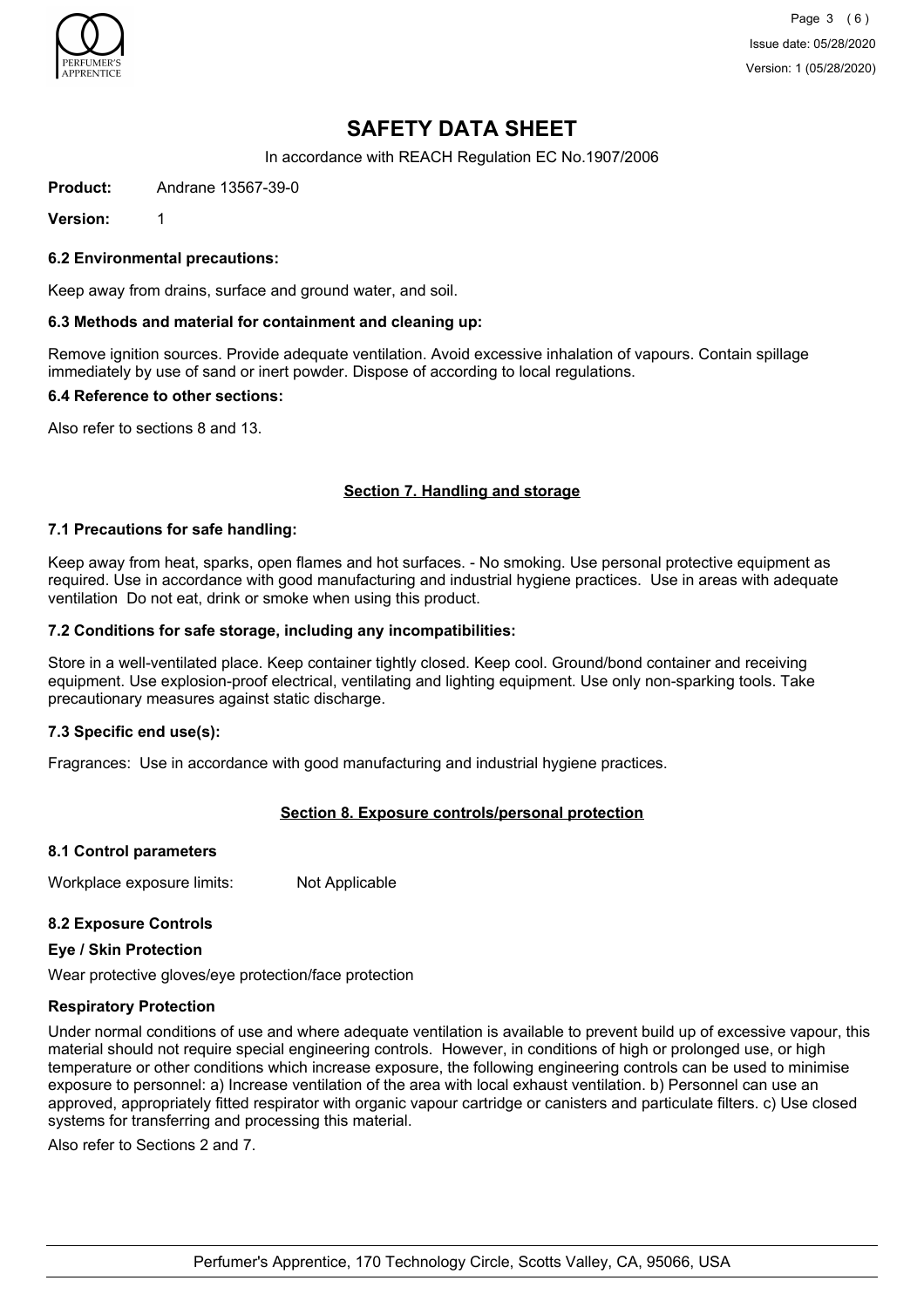

Page 4 (6) Issue date: 05/28/2020 Version: 1 (05/28/2020)

# **SAFETY DATA SHEET**

In accordance with REACH Regulation EC No.1907/2006

**Product:** Andrane 13567-39-0

**Version:** 1

## **Section 9. Physical and chemical properties**

## **9.1 Information on basic physical and chemical properties**

| Appearance:                                   | Not determined                               |
|-----------------------------------------------|----------------------------------------------|
| Odour:                                        | Not determined                               |
| <b>Odour threshold:</b>                       | Not determined                               |
| pH:                                           | Not determined                               |
| Melting point / freezing point:               | Not determined                               |
| Initial boiling point / range:                | Not determined                               |
| <b>Flash point:</b>                           | 110 °C                                       |
| <b>Evaporation rate:</b>                      | Not determined                               |
| Flammability (solid, gas):                    | Not determined                               |
| Upper/lower flammability or explosive limits: | Product does not present an explosion hazard |
| Vapour pressure:                              | Not determined                               |
| Vapour density:                               | Not determined                               |
| <b>Relative density:</b>                      | $0.9960 - 1.0070$                            |
| Solubility(ies):                              | Not determined                               |
| Partition coefficient: n-octanol/water:       | Not determined                               |
| Auto-ignition temperature:                    | Not determined                               |
| <b>Decomposition temperature:</b>             | Not determined                               |
| <b>Viscosity:</b>                             | Not determined                               |
| <b>Explosive properties:</b>                  | Not expected                                 |
| <b>Oxidising properties:</b>                  | Not expected                                 |
|                                               |                                              |

**9.2 Other information:** None available

## **Section 10. Stability and reactivity**

#### **10.1 Reactivity:**

Presents no significant reactivity hazard, by itself or in contact with water.

## **10.2 Chemical stability:**

Good stability under normal storage conditions.

## **10.3 Possibility of hazardous reactions:**

Not expected under normal conditions of use.

## **10.4 Conditions to avoid:**

Avoid extreme heat.

## **10.5 Incompatible materials:**

Avoid contact with strong acids, alkalis or oxidising agents.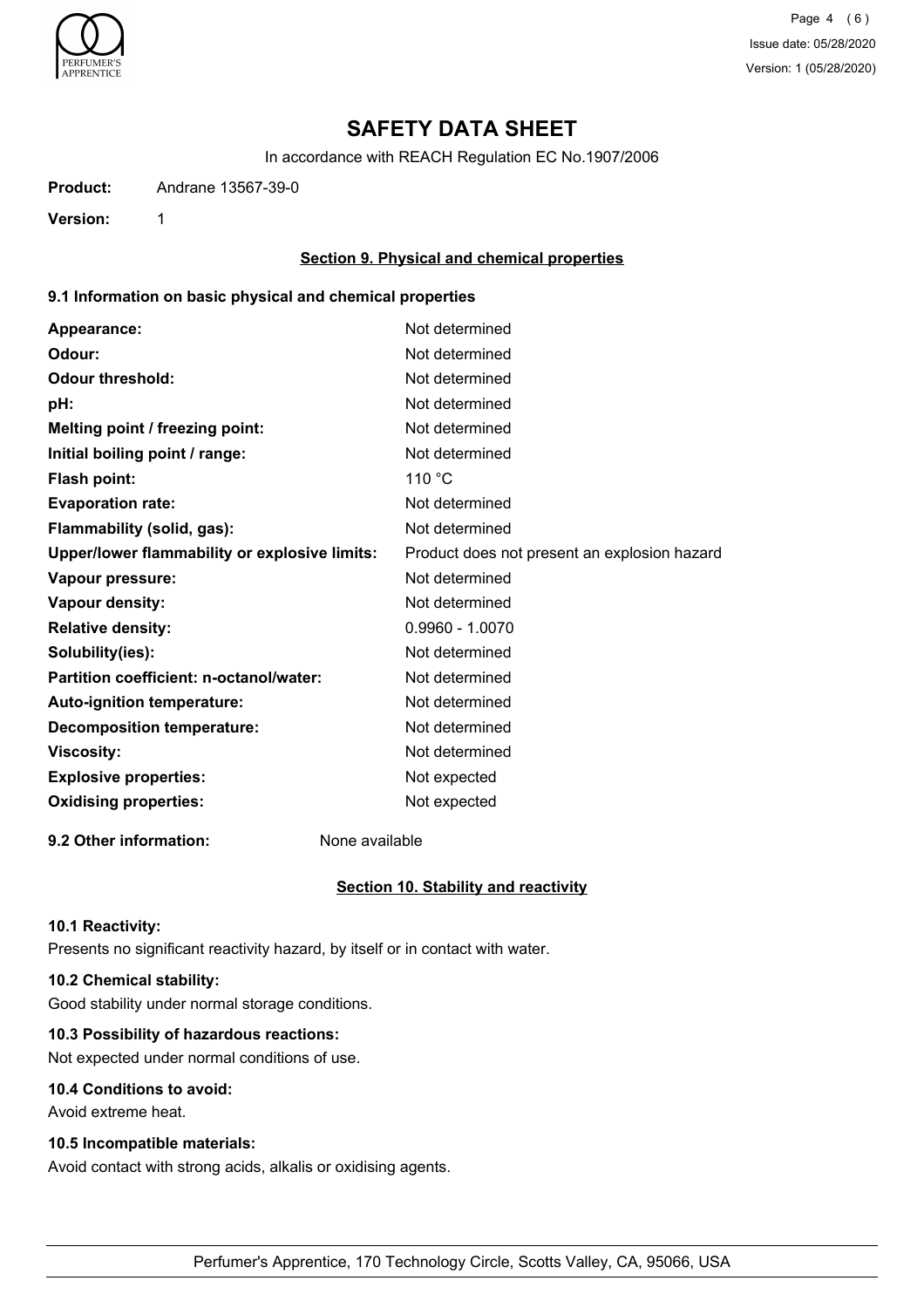

Page 5 (6) Issue date: 05/28/2020 Version: 1 (05/28/2020)

# **SAFETY DATA SHEET**

In accordance with REACH Regulation EC No.1907/2006

**Product:** Andrane 13567-39-0

**Version:** 1

**10.6 Hazardous decomposition products:**

Not expected.

## **Section 11. Toxicological information**

#### **11.1 Information on toxicological effects**

This material does not meet the criteria for classification for health hazards under Regulation (EC) No 1272/2008.

| <b>Acute Toxicity:</b>                    | Based on available data the classification criteria are not met. |
|-------------------------------------------|------------------------------------------------------------------|
| <b>Acute Toxicity Oral</b>                | Not Applicable                                                   |
| <b>Acute Toxicity Dermal</b>              | Not Applicable                                                   |
| <b>Acute Toxicity Inhalation</b>          | Not Available                                                    |
| <b>Skin corrosion/irritation:</b>         | Based on available data the classification criteria are not met. |
| Serious eye damage/irritation:            | Based on available data the classification criteria are not met. |
| <b>Respiratory or skin sensitisation:</b> | Based on available data the classification criteria are not met. |
| Germ cell mutagenicity:                   | Based on available data the classification criteria are not met. |
| <b>Carcinogenicity:</b>                   | Based on available data the classification criteria are not met. |
| <b>Reproductive toxicity:</b>             | Based on available data the classification criteria are not met. |
| <b>STOT-single exposure:</b>              | Based on available data the classification criteria are not met. |
| <b>STOT-repeated exposure:</b>            | Based on available data the classification criteria are not met. |
| <b>Aspiration hazard:</b>                 | Based on available data the classification criteria are not met. |

#### **Information about hazardous ingredients in the mixture**

Not Applicable

Refer to Sections 2 and 3 for additional information.

## **Section 12. Ecological information**

| 12.1 Toxicity:                      | Not available |
|-------------------------------------|---------------|
| 12.2 Persistence and degradability: | Not available |
| 12.3 Bioaccumulative potential:     | Not available |
| 12.4 Mobility in soil:              | Not available |
|                                     |               |

## **12.5 Results of PBT and vPvB assessment:**

This substance does not meet the PBT/vPvB criteria of REACH, annex XIII.

**12.6 Other adverse effects:** Not available

## **Section 13. Disposal considerations**

## **13.1 Waste treatment methods:**

Dispose of in accordance with local regulations. Avoid disposing into drainage systems and into the environment. Empty containers should be taken to an approved waste handling site for recycling or disposal.